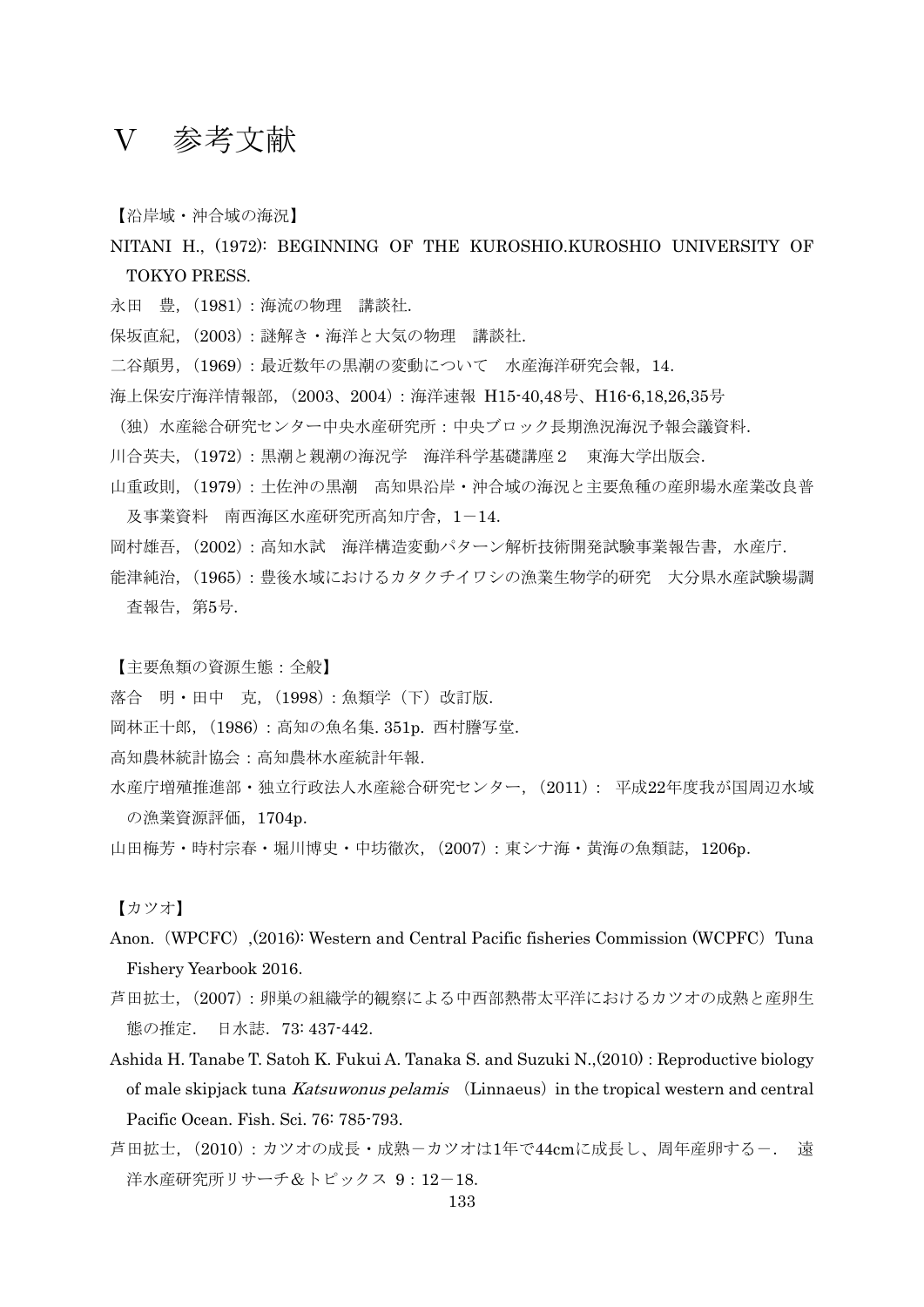- 芦田拡士・越智大介・木下順二・清藤秀理,(2016):平成27年(2015年)の日本近海におけるカ ツオ漁の特徴.平成27年度カツオ資源会議報告:114-131.
- 嘉山定晃・渡辺良朗・田邉智唯,(2003):日本周辺海域と太平洋熱帯域におけるカツオの成長. In 遠洋水産研究所(編)、平成14年度カツオ資源会議報告. 95-98.
- 清藤秀理, (2010): カツオの分布·回遊-日本近海へのカツオ来遊起源·経路·メカニズムを明 確にする必要ー. 遠洋水産研究所リサーチ&トピックス 9:21-26.
- Kiyofuji,H.,K.Kobayashi,Y.Kobayashi,H.Ashida and K.Satoh,(2015): Recent status of coastal skipjack in Japan and long-term abundance trend estimated from the operational coastal troll fisheries logbook.WCPFC-SC11/SA-IP-09.
- 清藤秀理,(2016):カツオ中西部太平洋.平成27年度国際漁業資源の現況.水産庁・水産総合研 究センター30:1-8.
- 小倉未基, (2002):カツオの游泳行動調査. 遠洋水産研究所ニュース 110:2-7.
- Rice, J., S. Harley, N. Davies and J. Hampton,(2014): Stock assessment of skipjack tuna in the western and central Pacific Ocean. WCPFC-SC10/SA -WP-05.
- Tanabe T., Kayama S., Ogura M. and Tanaka S., (2003a): Daily increment formation in otoliths of juvenile skipjack tuna Katsuwonus pelamis. Fish. Sci. 69: 731-737.
- Tanabe T., Kayama S., and Ogura M., (2003b): Precise age determination of young to adult skipjack tuna (Katsuwonus pelamis) with validation of otolith daily increment. 16th Meeting of Sanding Committee on Tuna and Billfish Working Paper. SKJ-8: 1-10.
- Uosaki K. Kiyofuji H. Hashimoto Y. Okamoto S. and Ogura M., (2010): Recent status of Japanese skipjack fishery in the vicinity of Japan. WCPFC-SC6-2010/SA -WP-07.

【太平洋クロマグロ】

- Anonymous, (2011): Report of the eleventh meeting of the International Scientific Committee for Tuna and Tuna-like Species in the North Pacific Ocean, Preliminary Session. San Francisco, U.S.A. 51pp.
- Gunn J. S.,Clear N. P., Carter T. I., Rees A. J., Stanley C. A., Farley J. H., Kalish J. M., (2008): Age and growth in southern bluefin tuna, Thunnus maccoyii (Castelnau): Direct estimation from otolish, scales and vertebrae. Fish. Res. 92: 207-220.
- Inagake D., Yamada H., Segawa K., Okazaki M., Nitta A., and Itoh T., (2001): Migration of young bluefin tuna, Thunnus orientalis Temminck et Schlegel, through archival tagging experiments and its relation with oceanographic conditions in the western North Pacific. Bull. Natl. Res. Inst. Far. Seas Fish. 38: 53-81.
- Itoh T., Tsuji S., and Nitta A., (2003): Migration patterns of young Pacific bluefin tuna (Thunnus orientalis) determined with archival tags. Fish. Bull. 101: 514-534.
- Itoh T., Tsuji S., and Nitta A., (2003): Swimming depth, ambient water temperature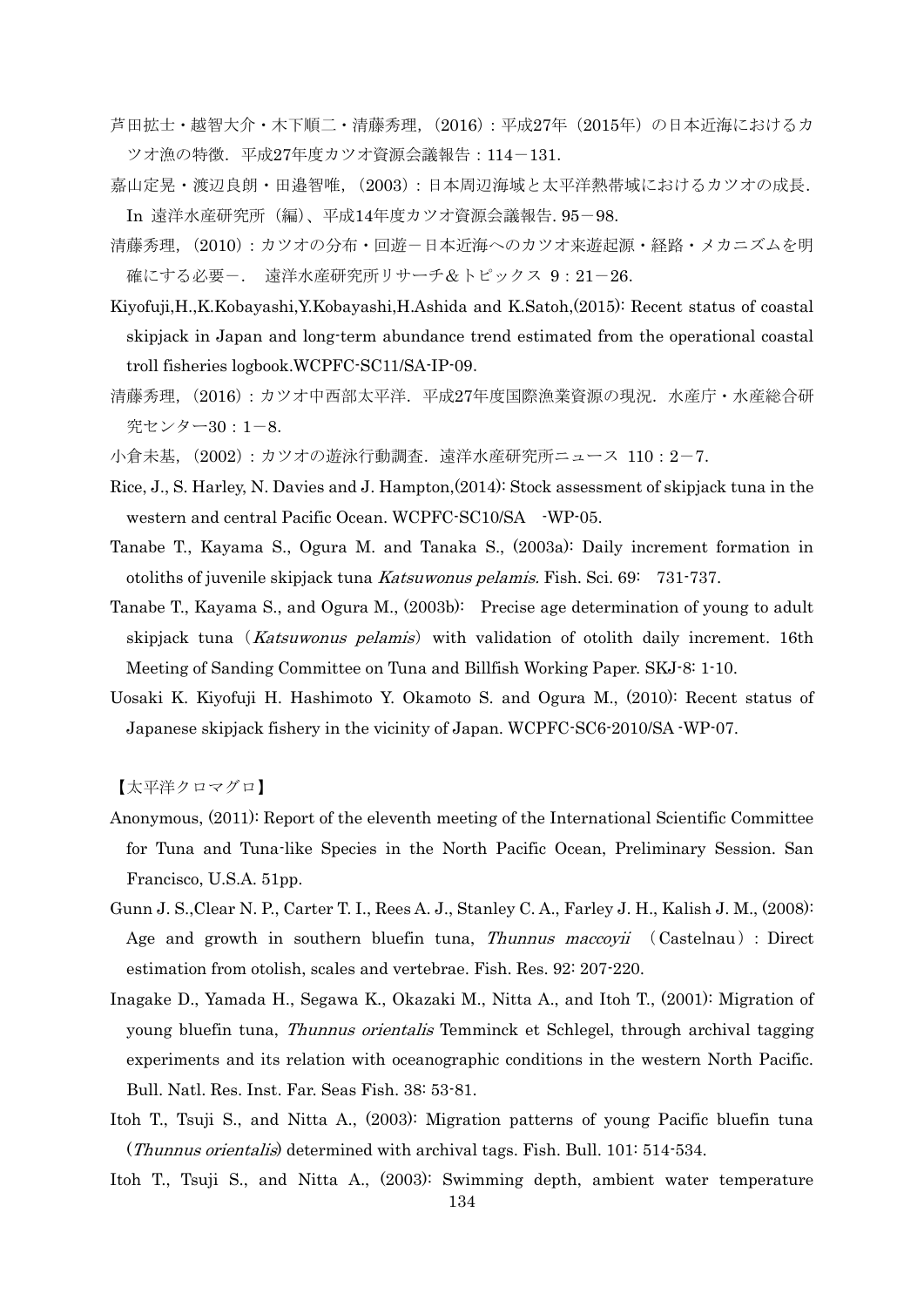preference, and feeding frequency of young Pacific bluefin tuna (Thunnus orientalis) determined with archival tags. Fish. Bull. 101: 535-544.

- Itoh T., (2006): Sizes of adult bluefin tuna Thunnus orientalis in different areas of the western Pacific Ocean. Fish. Sci. 72:53-62.
- 伊藤智幸,(2009):耳石日輪と0歳魚の体長別漁獲データから推定したクロマグロの産卵期別資 源寄与率. 日水誌.75:412-418.
- Santamaria N. Bello G. Corriero A. Deflorio M. Vassallo-Agius R. Bök T. and De Metrio G., (2009): Age and Growth of Atlantic bluefin tuna, Thunnus thynnus, (Osteichthyes: Thunnidae), in the Mediterranean Sea. J. Appl. Ichthyol. 25: 38-45.
- Shimose T, Tanabe T., Chen K. S., and Hsu, C. C., (2009): Age determination and growth of Pacific bluefin tuna, Thunnus orientalis, off Japan and Taiwan. Fish. Res. 100: 134-139.

水産庁,(2010):太平洋クロマグロの資源管理に関する全国会議資料.

- 水産庁・水産総合研究センター(2011):平成22年度国際漁業資源の現況.クロマグロ 太平洋 http:// kokushi. job.affrc.go.jp/H22/H22\_04.pdf
- Tanaka Y., Satoh K., Iwahashi M., and Yamada H., (2006): Growth-dependent recruitment of Pacific bluefin tuna *Thunnus orientalis* in the northwestern Pacific Ocean. Mar. Ecol. Prog. Ser. 319: 225-235.

【その他のまぐろ類】

- 水産庁・水産総合研究センター,(2011):平成22年度国際漁業資源の現況. ビンナガ http:// kokushi. job.affrc.go.jp/H22/H22\_07.pdf.
- 水産庁・水産総合研究センター,(2011):平成22年度国際漁業資源の現況. キハダ http:// kokushi. job.affrc.go.jp/H22/H22\_13.pdf.
- 水産庁・水産総合研究センター,(2011):平成22年度国際漁業資源の現況. メバチ http:// kokushi. job.affrc.go.jp/H22/H22\_17.pdf.

【マルソウダ】

梶 達也・田ノ本明彦,(2007):定線観測による水温データからみた土佐湾における漁海況変動. 黒潮の資源海洋研究 8:11-18.

【ゴマサバ】

- 山重政則, (1983):土佐湾周辺海域における重要魚種の資源生態について(4サバ類). 昭和56年 度高知県水産試験場事業報告 79:1-9.
- 梨田一也・三谷卓美,(2006):足摺岬周辺海域のゴマサバの成熟と水温.水産総合研究センター 研究報告別冊 4:119-124.
- 松木征史, 1974: 高知県周辺海域のゴマサバについて.昭和47年度高知県水産試験場事業報告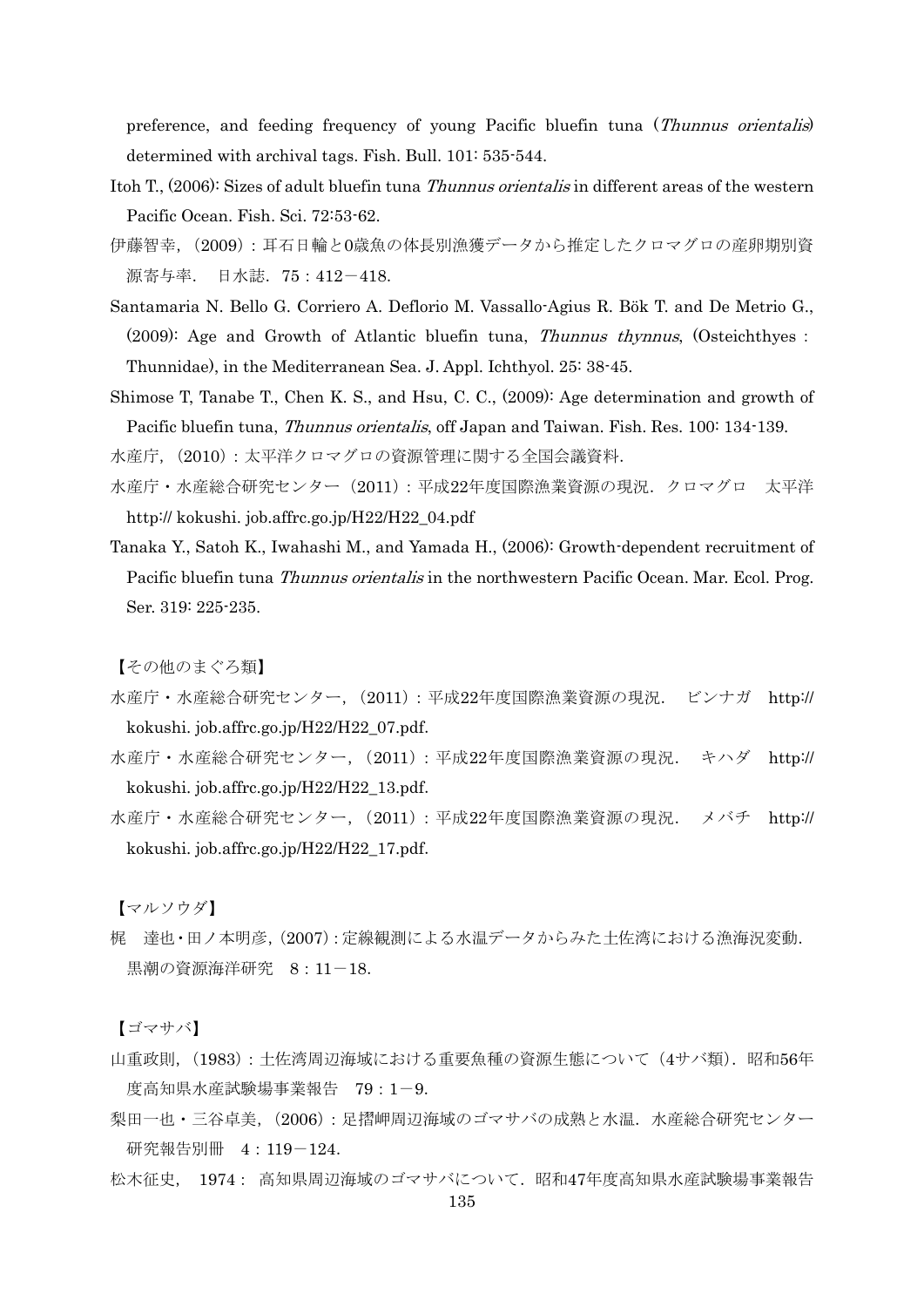70:232-238.

- Tanoue, T., (1966): Studies on the seasonal migration and reproduction of the spotted mackerel, Pneumatophorus tapeinocephalus (Bleeker). Mem. Fac. Fish., Kagoshima Univ. 15.
- 新谷淑生,(2008):高知県西部海域の定置網で漁獲されたゴマサバから推定される若魚の加入動 向. 黒潮の資源海洋研究 9:53-59.
- 梨田一也・本田 仁・阪地英男・三谷卓美・平井一行・上原伸二,(2006):足摺岬周辺海域及び 伊豆諸島海域で実施した標識放流調査によるゴマサバの移動・回遊.水産総合研究センター研 究報告 17:1-15.

【マサバ】

新谷淑生,(2009):高知県西部海域の定置網で漁獲されたマサバから推定される若魚の加入動向. 黒潮の資源海洋研究 10:99-104.

【ブリ】

阪地英男・久野正博・梶 達也・青野怜史・福田博文, (2010): 2. 太平洋における成長段階別 の回遊様式の把握(1)年齢別回遊群について.水産総合研究センター研究報告 30:36-73.

【キンメダイ】

- 秋元清治,(2007):ミトコンドリアDNA分析によるキンメダイの集団遺伝構造および卵仔魚の分 布様式の解析. 神奈川県水産技術センター論文集 第1集 1-64.
- Busakhin S. V., (1982): Systematics and distribution of the family Berycidae (Osteichthyes) in the world ocean. J. Ichthyol.  $22: 1-21$ .

千国史郎,(1971):北太平洋の海山と底生魚類.水産海洋研究会報.19:1-14.

- Ebuchi N. and Hanawa K., (2000): Mesoscale Eddies observed by TOLEX-ADCP and TOPEX/POSEIDON altimeter in the Kuroshio recirculation region south of Japan. J. Oceanogr. 56: 43-57.
- Ebuchi N. and Hanawa K., (2001): Trajectory of Mesoscale Eddies in the Kuroshio recirculation region. J. Oceanogr. 57: 471-480.
- 池上直也,(2004):標識放流結果からみたキンメダイの移動. 黒潮の資源海洋研 5: 65-70.
- 木幡 孜・今井正昭・杉浦暁裕・戸井田伸一・久保島康子・田島良博,(1992):標識放流・海域 別年令別漁獲尾数・漁獲試験によるキンメダイの分布生態.神水試研報.13:41-51.
- Lehodey P. and Grandperrin R., (1996): Age and growth of the alfonsino *Beryx splendens* over the seamounts off New Caledonia. Mar. Biol. 125: 249-258.
- Mundy B. C., (1990): Development of larvae and juveniles of the alfonsins, *Beryx splendens* and B. decadactylus (Berycidae, Beryciformes). Bull. Mar. Sci. 46: 257-273.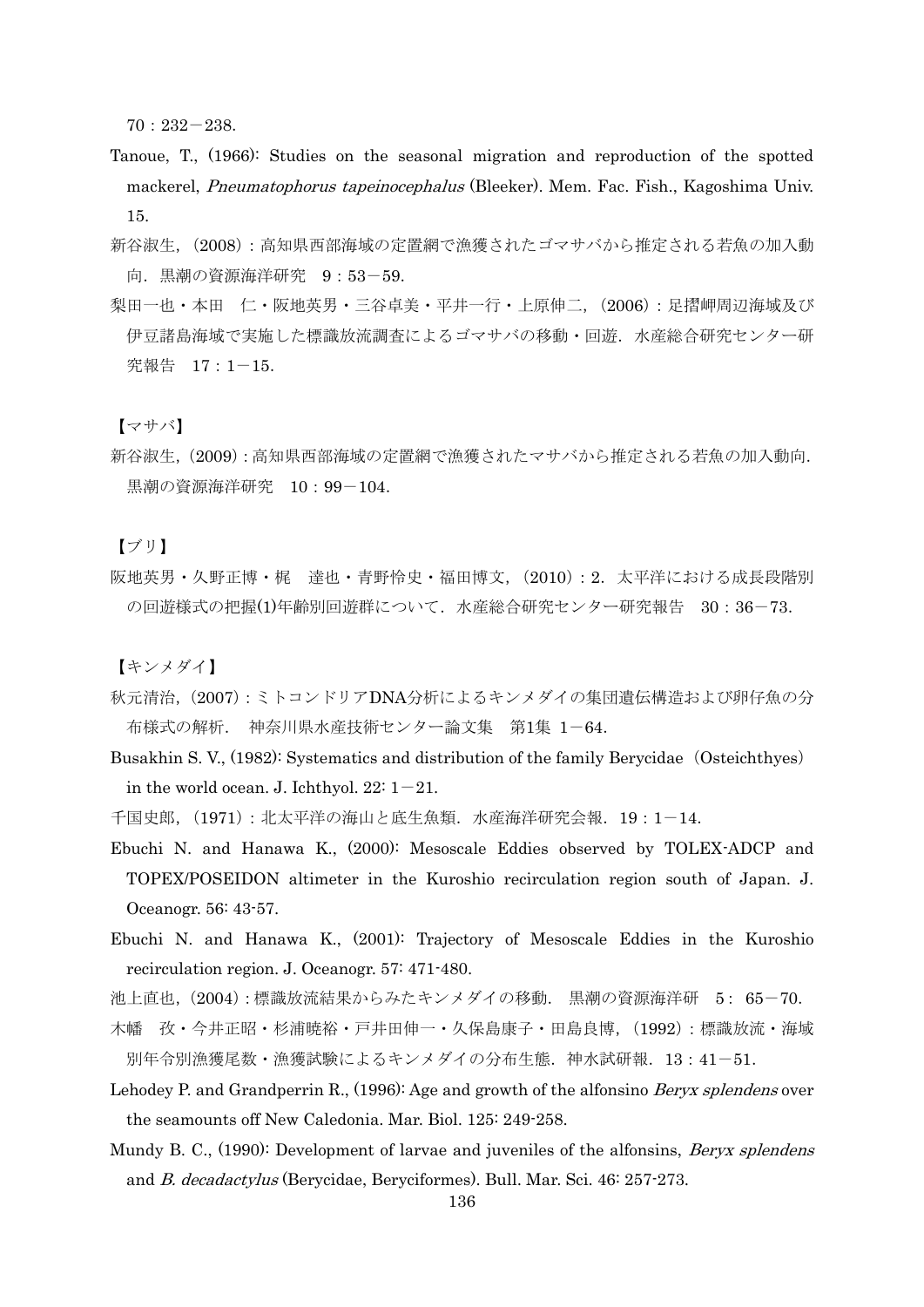- 明神寿彦・浦 吉徳,(2003):高知県産キンメダイの年齢と成長.黒潮の資源海洋研究 4:11  $-17.$
- 明神寿彦,(2004):高知県におけるキンメダイの漁獲動向.黒潮の資源海洋研究 5:85-90.
- 中島敏男,(1998):芸東海域におけるキンメダイ未成魚の標識放流Ⅳ.高知県水産試験場事業報 告書 94:25-30.
- 大河俊之・秋元清治・明神寿彦,(2008):マイクロサテライトDNA分析からみた日本沿岸域にお けるキンメダイ Beryx splendensの集団構造. 黒潮の資源海洋研究 9:73-78.
- 清水利厚, (1991):キンメダイ Beryx splendens若魚の形態と成長. 千葉水試研報告. 49:17-23.
- 東京都水産試験場, (2004) : キンメダイ(*Beryx splendens*)仔稚魚を大量採集. 大島分場トピ ック:301.
- 柳本 卓, (2004):天皇開山における底魚漁業とキンメダイBervx splendensの生物学的特性. 黒潮の資源海洋研究 5:99-109.
- 柳本 卓・久保島康子・菊池康司,(1996):PCR—RFLP分析によるキンメダイのmtDNAの地理 的変異性について. 1996年北洋底魚資源調査研究報告集:273-291.
- 【ハガツオ】
- 原田輝雄・村田 修・宮下 盛, (1974):ハガツオの人工ふ化と仔稚魚の飼育. 近畿大学農学部 紀要 7:1-4.
- 梶 達也,(2008):サバ科仔魚における特異な消化系の発達と魚食性の発現:ハガツオを例に、 稚魚学(田中 克、田川正朋、中山耕至編)、生物研究社、東京.257-263.

【あまだい類】

- 井手幸子・町田吉彦・遠藤広光,(2003):小型底曳き漁船による高知県須崎市沖の底生性魚類. Bull. Mar. Sci. Fish. Kochi Univ.  $22:1-35$ .
- Mitamura H. Arai N. Mitsunaga Y. Yokota T. Takeuchi H. Tsuzaki T. and Itani M. (2005): Directed movements and diel burrow fidelity patterns of red tilefish *Branchiostegus* japonicas determined using ultrasonic telemetry. Fish. Sci. 71: 491-498.
- 明神寿彦,(2007):アマダイ類の資源生態の解明と資源管理手法の検討.平成17年度高知県水産 試験場事業報告書 103:20-25.
- Nohara K. Takeuchi H. Tsuzaki T. Suzuki N. Tominaga O. and Seikai T., (2010): Genetic variability and stock structure of red tilefish inferred from mtDNA sequence analysis. Fish. Sci. 761: 75-81.
- 奥村重信,(2002):アカアマダイの親魚養成と種苗生産に関する研究.日本栽培漁業協会特別研 究報告 16:1-43.
- 通山正弘, (1975):潜水調査船"しんかい"からみたアカアマダイなどについて. 南西海区水産研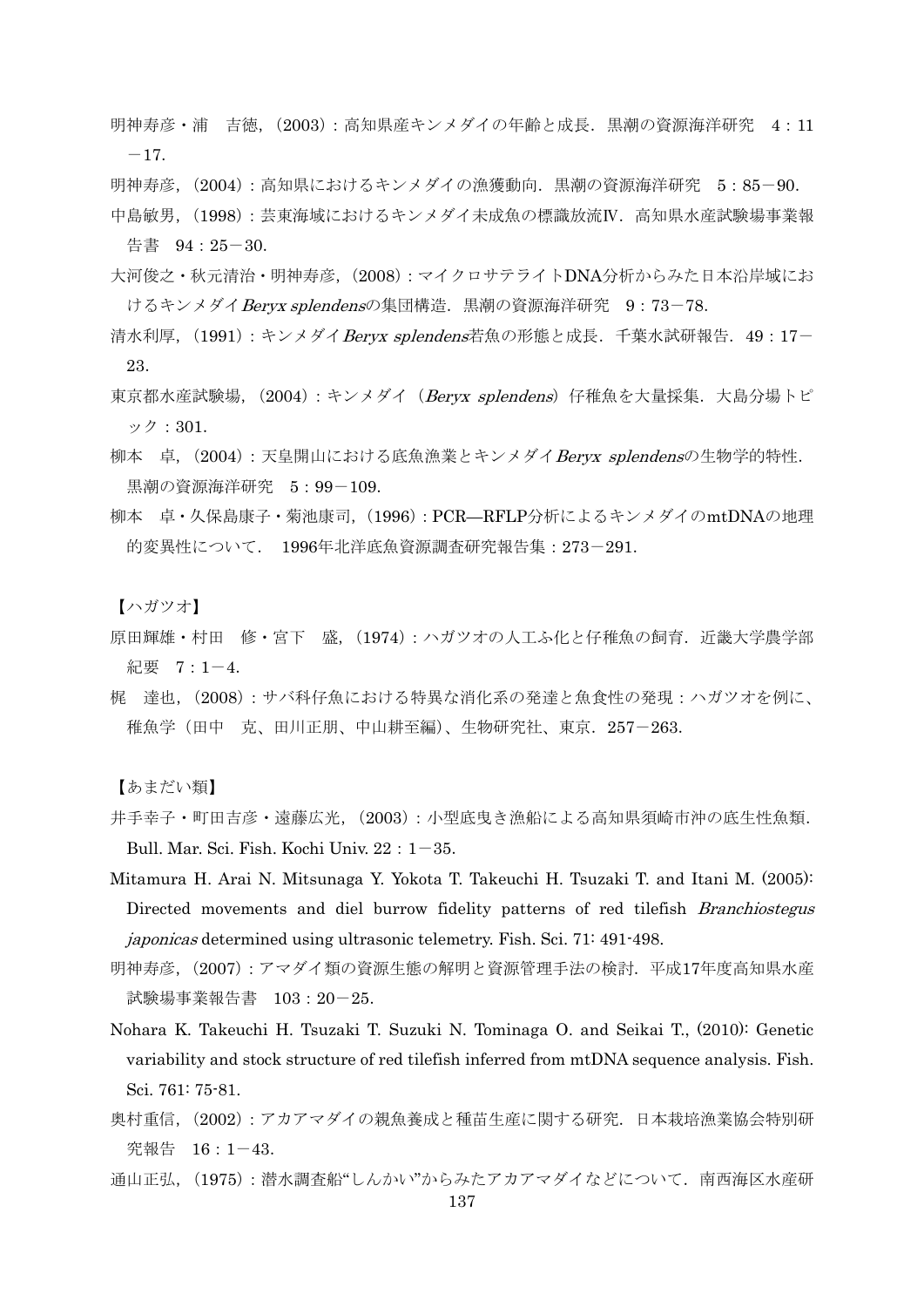究所ニュース 13:12.

柳本卓・山下秀幸・酒井 猛・明神寿彦・小林敬典,(2010):DNA多型分析によって明らかにな ったアカアマダイの集団構造.DNA多型 18:127-130.

【イサキ】

- Doiuchi R., Kokubo T. and Ogawa M., (2007): Age and growth of threeline grunt Parapristipoma trilineatum along the south-western coast of Kii Peninsula, Japan. Fish. Sci. 73: 777-783.
- 土居内龍・吉本 洋,(2009):生殖腺の組織学的観察による紀伊半島南西岸におけるイサキの成 熟年齢、産卵期、産卵頻度の推定.日水誌.75:819-827.

高知県,(1992):平成3年度資源管理型漁業推進総合対策事業報告書(広域回遊資源).39p

明神寿彦,(2002):平成12年度高知県水産試験場事業報告 98:32-37.

山田英俊·片山知史·高田淳史·安樂康宏·真田康広, (2011): 豊後水道西武海域におけるイサ キの年齢と成長および漁獲物の年齢組成.水産海洋研究 75:161-169.

【アカムツ】

- 山田梅芳・時村宗春・堀川博史・中坊徹次,(2007):東シナ海・黄海の魚類誌 東海大学出版会: 556-560.
- 小嶋喜久雄,(1976):日本海西南海域産アカムツの年齢と成長 西海区水産研究所研究報告48号: 93-113.

【キダイ】

Oki, D. and O. Tabeta, (1998): Age, growth and reproductive characteristics of the Yellow Sea Bream Dentex tumifrons in the East China Sea. Fish. Sci., 64: 191-197.

青山恒雄, 1955: レンコダイTaius tumifrons にみられた両性生殖巣. 魚類学雑誌. 4: 119-127.

【アオメエソ】

阪地英男,(2008):土佐湾におけるメヒカリの生活史と漁業.海洋と生物 179:749-754.

山田梅芳・時村宗春・堀川博史・中坊徹次,(2007):アオメエソ.東シナ海・黄海の魚類誌 286  $-289.$ 

【ハモ】

- 柳川晋一・森山貴光, (2010): 土佐湾産ハモMuraenesox cinereusの年齢と成長等について. 平 成20年度高知県水産試験場事業報告 106:64-70.
- 岡崎孝博,(2014):徳島県産ハモの資源生物学的研究.1-175.徳島大学大学院学位論文.
- 多々良薫,(1953) 紀伊水道のハモについて. 水産庁内海区水産研究所研究報告, 4:107-117.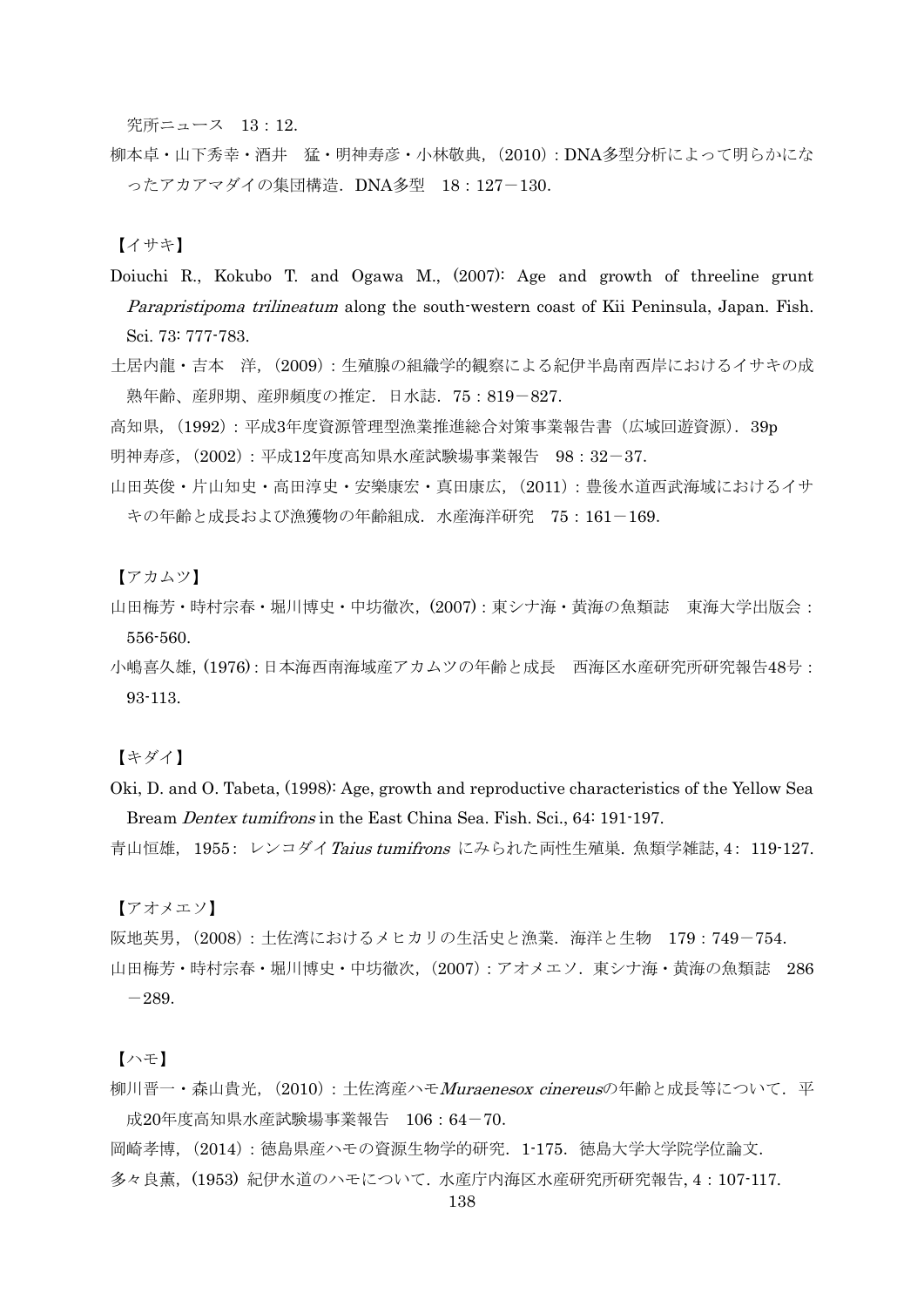【ヒラメ】

- 明神寿彦,(2007):高知県海域におけるヒラメの年齢と成長.平成17年度高知県水産試験場事業 報告書 103:54-57.
- 片山知史・渡部諭史・柴田怜奈・張 成年,(2008):平成19年度ヒラメ太平洋南部系群の資源評 価.我が国周辺水域の漁業資源評価 第3分冊,平成19年度,1204-1213.
- 高知県水産試験場,(2002):平成13年度資源増大技術開発事業報告書 広域型中・低層性種グル ープ(ヒラメ).
- 高知県水産試験場,(2010):高知県における天然ヒラメ稚魚の出現と分布.平成22年度水産研究 成 果 情 報 http://fra-seika.fra.affrc.go.jp/~dbmngr/cgi-bin/search /search \_detail.cgi?RESULT\_ID=2977&YEAR=2010
- 大河俊之・須賀 悠・関 伸吾, (2009): 高知県浅海砂浜域におけるヒラメ Paralichthys olivaceus 稚魚の摂餌生態.黒潮の資源海洋研究 10:71-78.

【えそ類】

- Yamaoka K., Nishiyama M., and Taniguchi N., (1989): Genetic divergence in lizardfish of the Genus Saurida from Southern Japan. Japan. J. Ichthyol., 36: 208-219.
- 多々良薫,(1965): 瀬戸内海におけるマエソの資源生物学的研究.内海区水産研究所研究報告. 22: 1-64.
- 堀川博史,(2009):土佐湾底魚類の魚類暦.黒潮の資源海洋研究別冊第1号.

【ヒメジ】

- 山田梅芳,時村宗春,堀川博史,中坊徹次,(2007):東シナ海・黄海の魚類誌.東京大学出版会. 神奈川県.
- 堀川博史,岸田周.三, (1986):土佐湾におけるヒメジの産卵・成長および移動.南西海区水産 研究所報告.20:39-57.
- 堀川博史,(2009):土佐湾底魚類の魚類暦.黒潮の資源海洋研究別冊第1号.

【クマエビ】

杉本昌彦・大河俊之,(2012)平成23年度高知県水産試験場事業報告108:135-158.

大河俊之・湯谷篤・関伸吾,(2016):高知県中西部におけるコアマモの季節的消長とウシエビ属 稚えび個体数密度の関係.黒潮の資源海洋研究 17:49-54.

【クマエビ以外のくるまえび類】

通山正弘・林 健一,(1982):土佐湾の砂泥性,浮遊性エビ類とその分布.南西水研報.14:83  $-105.$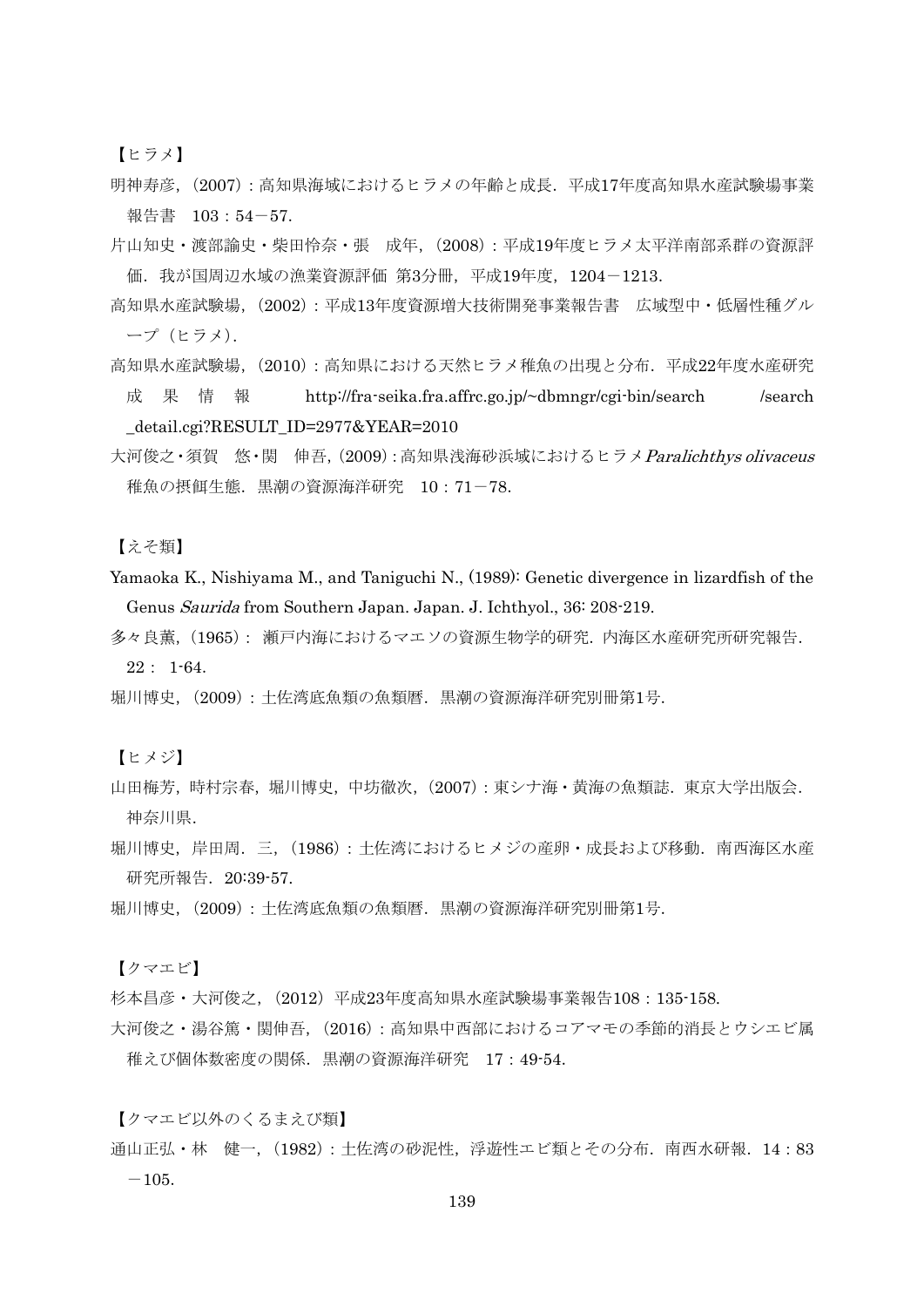- Sakaji, H., Tsuchiya, K. and Segawa, S., (2000): Penaeid fauna (Crustacea, Decapoda) of Tosa Bay and Urado Bay, Pacific Coast of southern Japan. Bull. Natl. Res. Inst. Fish. Sci. 15: 11-39.
- 阪地英男・小松章博,(2000):高知県浦戸湾に出現するクルマエビ科エビ類とその生活史および 人工種苗法流の影響. 漁業資源研究会議 底魚部会報. 4:39-46.
- 石川 徹·田井野清也·大河俊之(2011):クマエビを主対象とした栽培漁業の技術支援. 平成 21年度高知県水産試験場事業報告 107:144-157.

【小えび類】

- 阪地英男,(2008):土佐湾の小型底曳き網漁業における「小えび」資源の現状と課題.黒潮の資 源海洋研究 9:27-33.
- 阪地英男・山本 順・原田 誠,(2009):太平洋外海域における小型クルマエビ科の減少と種組 成の変化. 黒潮の資源海洋研究 10:111-117.

【のこぎりがざみ類】

杉本昌彦,(1989):ノコギリガザミ.地域特産種増殖技術開発事業 魚類・甲殻類グループ 総 合報告書.

【アサリ】

- 増殖場造成計画指針編集委員会,(1997):沿岸漁業整備開発事業 増殖場造成計画指針 ヒラ メ・アサリ編. 社団法人 全国沿岸漁業振興開発協会, 東京. 316p.
- 浦 吉徳・田井野清也・林 芳弘・大河俊之・安藤裕章,(2006):アサリ不漁原因の究明 平成 16年度追加分.平成17年度高知県水産試験場事業報告 103:123-128.
- 上野幸徳・田井野清也・林 芳弘・大河俊之・安藤裕章,(2006):アサリ不漁原因の究明平成17 年度(平成18年度データを一部含む).平成17年度高知県水産試験場事業報告,103:129-147.
- 林 芳弘・田井野清也・明神寿彦・大河俊之,(2010):アサリ稚貝調査(平成20年度).平成20 年度高知県水産試験場事業報告 106:167-176.
- 田井野清也・石川 徹,(2011):アサリ漁業指導 I 浦ノ内湾におけるアサリ浮遊幼生の出現状 況(平成21年度).平成21年度高知県水産試験場事業報告 107:221-225.
- 石川 徹・田井野清也・田島健司,(2011):アサリ漁業指導 II 浦ノ内湾におけるアサリ稚貝 の出現状況(平成21年度).平成21年度高知県水産試験場事業報告 107:226-231.

【用語集】

堀川博史・町口裕二,(2011):沿岸域の水産資源管理研究の課題.黒潮の資源海洋研究 12:1  $-13.$